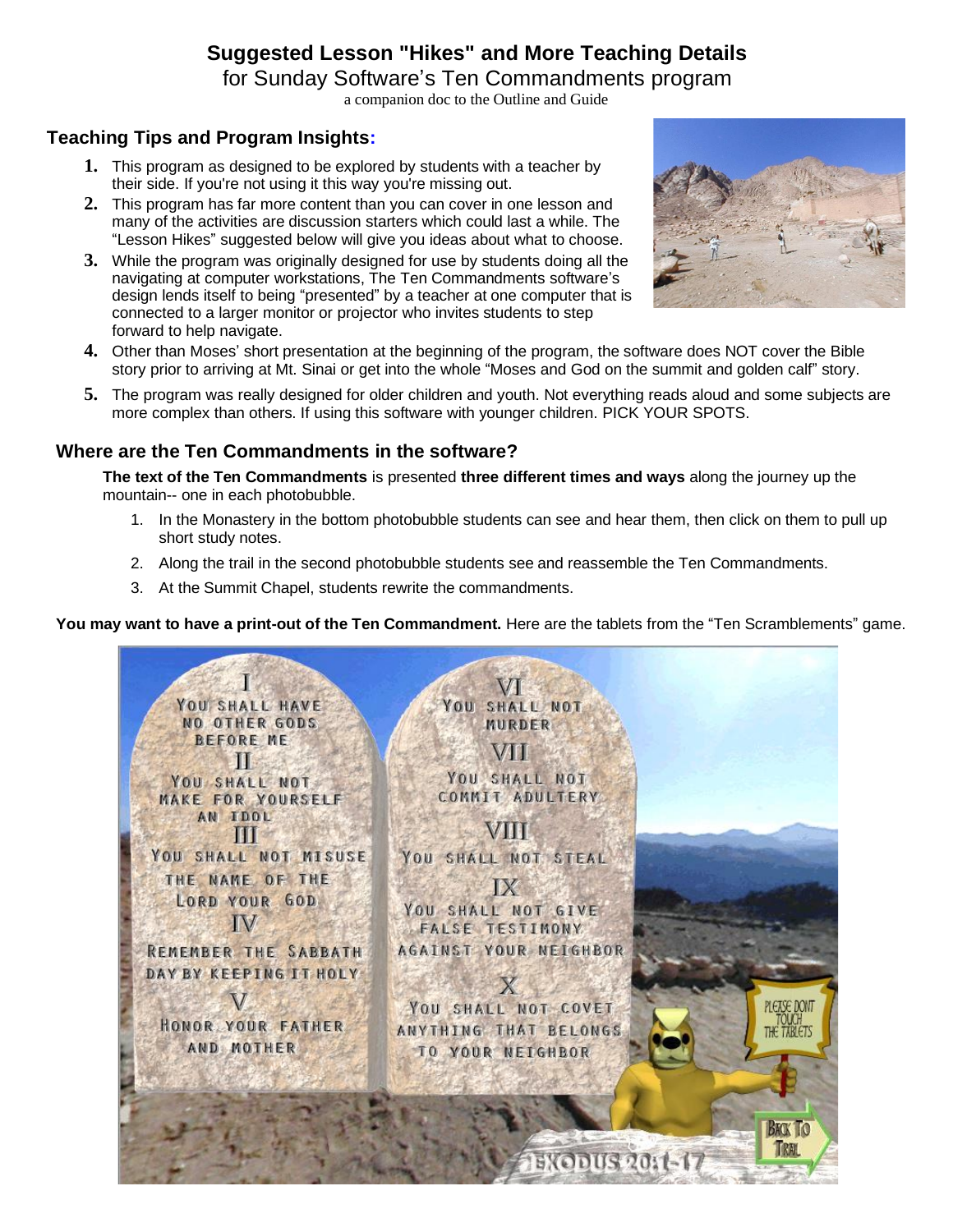### **The Different "Number Assignments for the Ten Commandments**

**Lutherans and Roman Catholics** MAY notice that the numbering of the Ten Commandments in our software is different than how they number them. That's because historically there were two different ways to divide and number the Ten C's. The software uses the Orthodox-Reformed number assignments.

|              | <b>Jewish Numbering</b>                                                                                      | <b>Augustine-Luther Numbering</b><br>(many Roman Catholic churches<br>and most Lutheran churches) | <b>Orthodox-Reformed Numbering</b><br>(and most other Protestant<br>churches)                                |
|--------------|--------------------------------------------------------------------------------------------------------------|---------------------------------------------------------------------------------------------------|--------------------------------------------------------------------------------------------------------------|
| Introduction | And God spoke all these words,<br>saying,                                                                    | And God spoke all these words,<br>saying, "I am the LORD your God."                               | And God spoke all these words,<br>saying, "I am the LORD your God."                                          |
| 1st          | "I am the LORD your God."                                                                                    | "You shall have no other gods<br>before me. You shall not make for<br>yourself a graven image"    | "You shall have no other gods before<br>me."                                                                 |
| 2nd          | "You shall have no other gods before<br>me. You shall not make for yourself a<br>graven image."              | "You shall not take the name of<br>the LORD your God in vain."                                    | "You shall not make for yourself a<br>graven image."                                                         |
| 3rd          | "You shall not take the name of the<br>LORD your God in vain."                                               | "Remember the sabbath day, to<br>keep it holy."                                                   | "You shall not take the name of the<br>LORD your God in vain."                                               |
| 4th          | "Remember the sabbath day, to<br>keep it holy."                                                              | "Honor your father and your<br>mother."                                                           | "Remember the sabbath day, to<br>keep it holy."                                                              |
| 5th          | "Honor your father and your<br>mother."                                                                      | "You shall not kill."                                                                             | "Honor your father and your<br>mother."                                                                      |
| 6th          | "You shall not kill."                                                                                        | "You shall not commit adultery."                                                                  | "You shall not kill."                                                                                        |
| 7th          | "You shall not commit adultery."                                                                             | "You shall not steal."                                                                            | "You shall not commit adultery."                                                                             |
| 8th          | "You shall not steal."                                                                                       | "You shall not bear false witness<br>against your neighbor."                                      | "You shall not steal."                                                                                       |
| 9th          | "You shall not bear false witness<br>against your neighbor."                                                 | "You shall not covet your<br>neighbor's wife."                                                    | "You shall not bear false witness<br>against your neighbor."                                                 |
| 10th         | "You shall not covet your neighbor's<br>wife; and you shall not desire<br>anything that is your neighbor's." | "You shall not desire anything<br>that is your neighbor's."                                       | "You shall not covet your neighbor's<br>wife; and you shall not desire<br>anything that is your neighbor's." |

#### **What really matters? The numbering or the remembering and obeying?**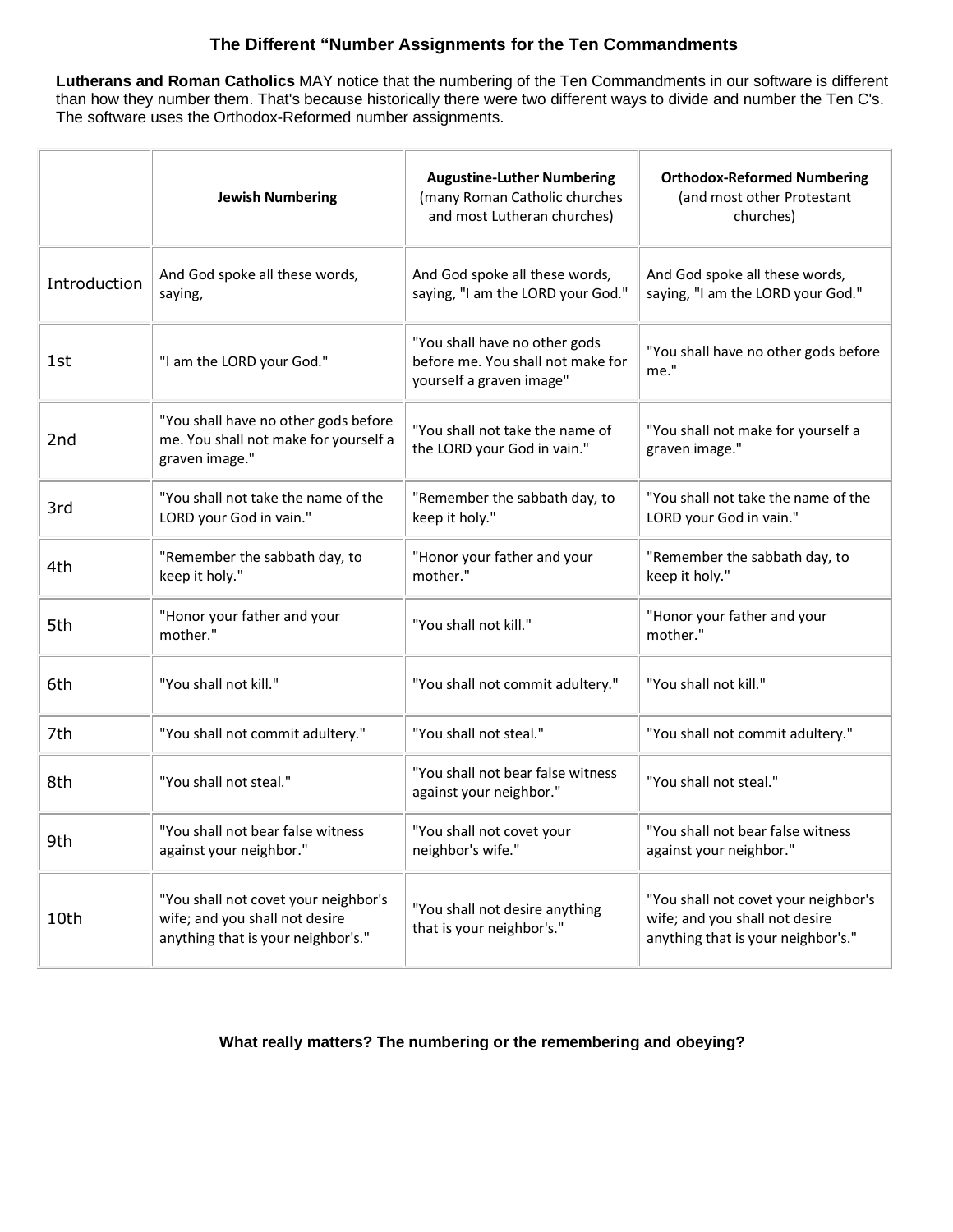# **On the following pages are several suggested "Lesson Hikes"**

for hikers who have about 45 to 50 minutes to use the program. Each has a different focus. Adjust the hikes based on available time and the age of your hikers. Copy the text from the suggested hike, past it into Word to turn it into a "worksheet" to guide your students.

#### **40 Minute Hike #1 -- "Discover & Summarize the Commandments"**

1) Begin in Moses' office. ...What does he say about the reasons God gave the commandments?

2) In the Monastery... Read the tablets and try to sum them all up in one sentence.

3) Then view the video presentation on "The 11th Commandment?" located on wall behind the Ark.

4) While crossing Chaos Canyon bridge, focus on the second plank "Purpose of God's Law." Come up with another "metaphor" (other than gravity) for God's Law. "God's Lawis like..........."

5) View Sunspot in second photobubble about "Stealing." (This relates to the topic in the 11th Commandment video). How does "Stealing" sum up the commandments?

6) View the "Greatest Commandment" presentation at the end of the trail in second photobubble. How did Jesus sum up the commandments?

7) Take the Cliff Climb Quiz (if time).

8 At the Summit photobubble click on the people in the sleeping bag to launch *I Am Yahweh* presentation. What does Yahweh want us to do?

9) In *I Am Yahweh* presentation listen for the kids voices in the middle of the song summarizing thecommandments. Have students write these down and discuss.

10) Leave your thoughts in the Guestbook (if time).

### **50 Minute Hike #2 -- Discover & Focus to Remember Individual Commandments**

1) Begin with Moses' presentation. Skip this if they've already seen it.

2) Find and listen to the individual commandments in the Monastery. Read the general study notes that appear on the Ark of the Covenant.

3) View and discuss/respond to the Sabbath Sunspot and its question in the first photobubble.

4) Go to Chaos Canyon and focus on the "Anti-Commandments" at Chaos Canyon. Summarize the what the Anti-Commandments are about here:

5) Take the Cliff Climb Quiz located in the photobubble after Chaos Canyon.

6) Go into the Summit Chapel and rewrite any of the three versions you'd like, then print the commandments.

7) Go back to the second photobubble and don't listen to the critter ---go ahead and touch the tablets! ...then reassemble them. Go back to the Summit and leave some thoughts in the Guestbook. Skip this if you don't have time.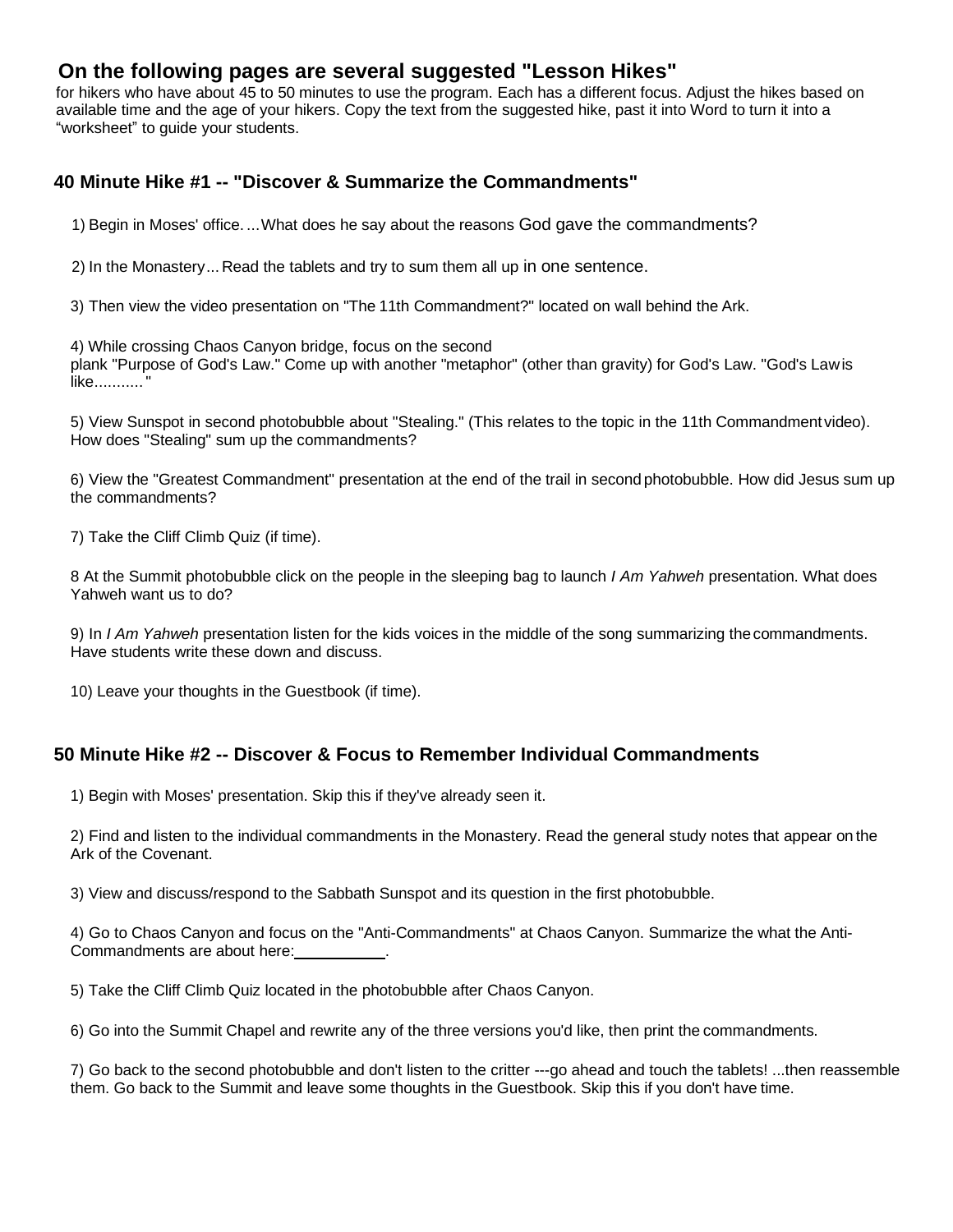### **45 to 50 Minute Hike #2 -- A General Tour of Mt. Sinai with Questions to Answer**

*Here are some questions to answer as you hike up Mt. Sinai.*

#### **First Photobubble:**

- 1. Monastery: Select one of the questions which follow the videos in the Monastery and answer it here...
- 2. Sunspot: What is one special thing you have done to keep the Sabbath holy? Bridge over Chaos Canyon: Come up with another "Anti-Commandment" (ways of living, rules, or pressures that guide some people).
- 3. Bridge Over Chaos Canyon: What is the significance of the bridge's name?
- 4. Bridge: According to Psalm \_ Where does your help come from?

#### **Second Photobubble:**

- 1. Sunspot: What other ways do people around you steal? ...and what can you do about it?
- 2. End of Trail: What is the Great Commandment and who spoke it?

Click the cliff side to take the Cliff Climb Quiz.

#### **Third Photobubble:**

- 1. Whose house can you see from Mt. Sinai?
- 2. Cleft in Rock where people are in sleeping bags: According to Yahweh, why should you follow him? What were the "summary commandments" spoken by youth during the music video?
- 3. Visit the Chapel and print the page after rewriting three commandments you feel could use some better wording. Share the question you wrote in the Guestbook...

\*\*Be prepared to share your findings and reflections with the class.

#### **Ideas for classes using the program for two or more lesson periods:**

1) Explore one photobubble per week. There are certainly PLENTY of discussion starter topics in each, especiallyin the full screen cloud commandment panels and Bridge Over Chaos Canyon.

2) Do all three "rewriting the Ten Commandments" choices in the Summit Chapel --a different one each week. Print and discuss.

3) Create a Wall Map of Mt Sinai based on the photobubbles and have the kids mark locations after each exploration. Label items and fill in info "about the Monastery," about Mt. Sinai's location and elevation," etc

# **How to Make the Ten C's Program Fill More of your Screen**

In Windows 7, 8, and 10 you can "SCALE" the screen to make programs appear larger. (It's like "zooming.") 150% is usually the correct setting to make older programs appear larger on a particular BIG screen. 125% works well on a laptop.

⇒ The **Windows 10** "scale and layout" option is found in the Windows 10 "Settings App," and not in the Windows Control Panel (for some dumb reason). Type "settings" in your Cortana search field to find it, or click any blank area on your Desktop and click Display Properties to find the scaling slider.

⇒ The "display scaling" option in **Windows 7 and 8** is found in the Windows Control Panel's "Display" section.